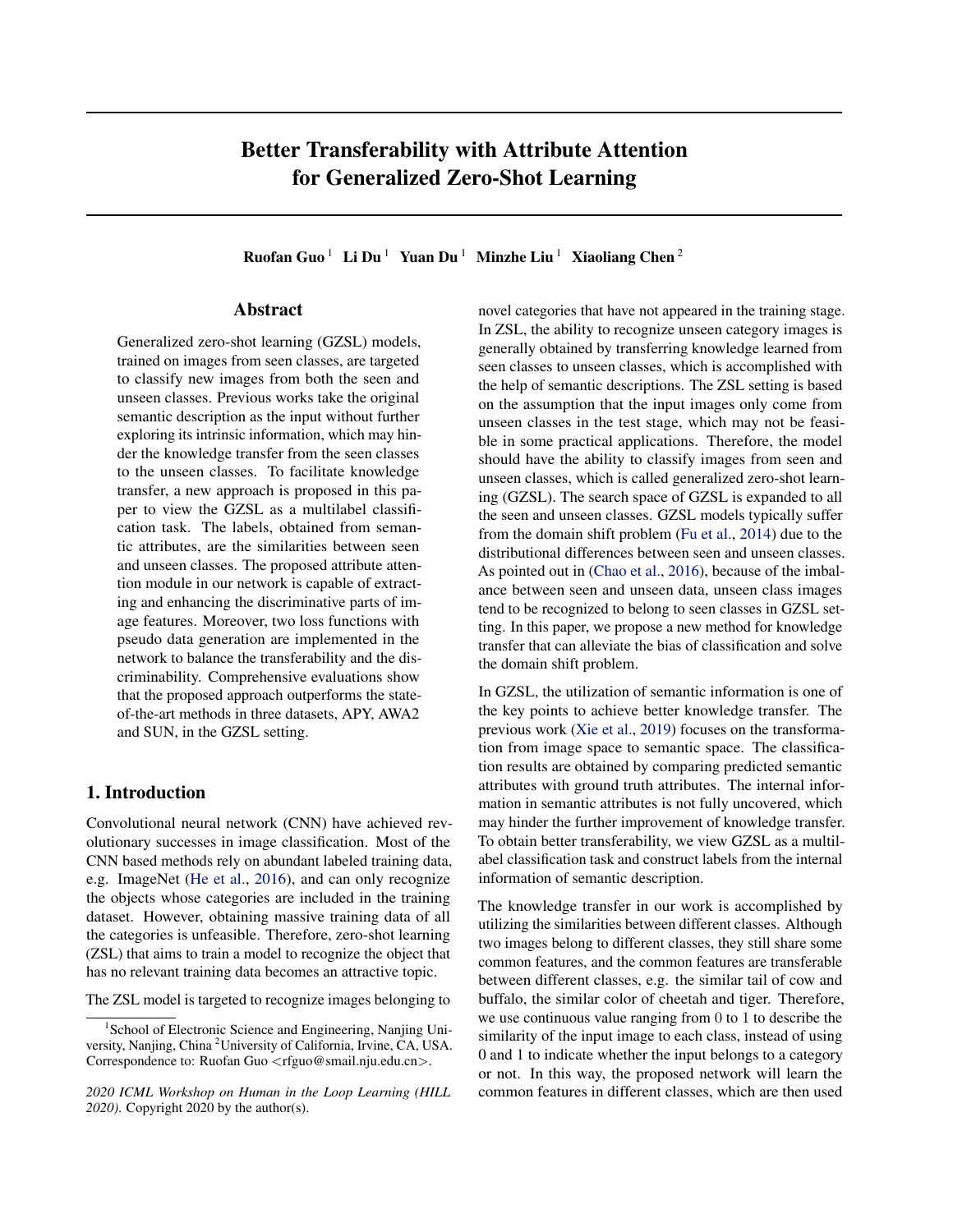to recognize the images belonging to unseen classes.

Compared with class labels, semantic attributes have abundant information that is sufficient to guide the knowledge transfer. Semantic attributes are labeled by human experts, which are the most accurate and reliable knowledge compared to the inexplicit knowledge learned during training. Therefore, the ground truth similarities between different classes are constructed from semantic attributes.

The attention mechanism is combined in our work to extract the discriminative parts of features, aiming to enhance the discriminability and preserve the independence of recognition between seen and unseen classes. In the majority of previous works, the semantic descriptions are equally treated. However, the information in semantic descriptions can be divided into two categories, the discriminative part and the non-discriminative part, such as the strip and tail of zebra. Few previous research combined attention module in their work [\(Xie et al.,](#page-8-0) [2019;](#page-8-0) [Liu et al.,](#page-7-0) [2019a\)](#page-7-0). Due to the complicated network structure and lacking in effective supervision, training the attention module becomes troublesome. A new method of designing the attention module in ZSL is proposed in our work.

The combined approach, which involves knowledge transfer and attention mechanism, outperforms the state-of-the-art methods in GZSL setting. To sum up, our contributions are:

- We view ZSL as a multilabel classification task to obtain better knowledge transferability.
- We design an attention module that is easy to train to enhance the discriminability of image features.
- Experiments on four benchmark datasets show the superiority of the designed approach in GZSL settings.

# 2. Related Work

Zero-shot learning aims at training models to recognize images whose categories have never appeared in the training dataset. To achieve this, the model are trained to learn the relation between the training image data and their semantic descriptions. According to the methods that are used to fuse the visual information and semantic descriptions, current ZSL/GZSL approaches can be grouped into the following two types: 1. Semantic information is directly used to help the classifier to determine the category of the input image. 2. Semantic information is used to generate pseudo features of unseen classes, and the classifier is trained with the pseudo features to recognize unseen classes.

In the first category, images and semantic information are projected onto the same space to fuse their information. The methods proposed in [\(Fu et al.,](#page-7-0) [2015;](#page-7-0) [Ye & Guo,](#page-8-0) [2017\)](#page-8-0) both project the visual features onto semantic space, and classi-

fication scores are measured by the distance between their semantic embeddings and semantic attributes. However, there is still a gap between high-dimensional visual features and low-dimensional semantic attributes, resulting in a loss of the visual information in the projection. To bridge the gap, a new latent visual embedding that is visually semantic is presented in [\(Zhu et al.,](#page-8-0) [2019\)](#page-8-0). Due to the lack of training data from unseen classes, this method is prone to classifying unseen class images into seen classes. Instead of only striving to extract semantic information from input images, the method in [\(Sung et al.,](#page-7-0) [2018\)](#page-7-0) projects both visual and semantic features onto a common intermediate space.

Generative models, e.g. generative adversarial network (GAN) and conditional variational autoencoder (CVAE), are widely used to generate pseudo features of unseen classes in ZSL. The generative model is trained on seen classes to acquire the distribution of visual representations based on semantic information. Provided with semantic information of unseen classes, the pseudo unseen samples can be generated by the generative model. The classifier is trained on real seen samples and pseudo unseen samples. [\(Xian](#page-8-0) [et al.,](#page-8-0) [2018\)](#page-8-0) used conditional Wasserstein-GAN to synthesize CNN features, and the semantic information is used as the condition. GDAN [\(Huang et al.,](#page-7-0) [2019\)](#page-7-0), which combines GAN and dual learning, unifies both visual-semantic and semantic-visual generation and metric learning to further improve the performance. To improve the quality of generated features, [\(Li et al.,](#page-7-0) [2019\)](#page-7-0) proposed to define multiple soul samples for each class based on the investigation in the multi-view nature of different images.

Inspired by the learning process of humans, some research has been done to study the importance of different parts of semantic attributes in classifying an image. Attention mechanism [\(Xu et al.,](#page-8-0) [2015\)](#page-8-0) has been successfully applied to various fields. In ZSL, the attention module in [\(Xie et al.,](#page-8-0) [2019\)](#page-8-0) separates image features into different parts by the attention masks generated on image feature. Each part is responsible for predicting one part of the semantic attribute. However, there is no guidance on the attention mask generation, especially with the absence of semantic information. [\(Liu et al.,](#page-7-0) [2019a\)](#page-7-0) proposed an attribute attention framework to weight the attribute, aiming to tackle the semantic ambiguity problem. The proposed LFGAA network extracts attention masks from the outputs of the different layers of feature extractor. We find that these methods rely on a complicated network and lack in effective supervision with respect to the various inputs, making it intractable to transfer knowledge in the training stage.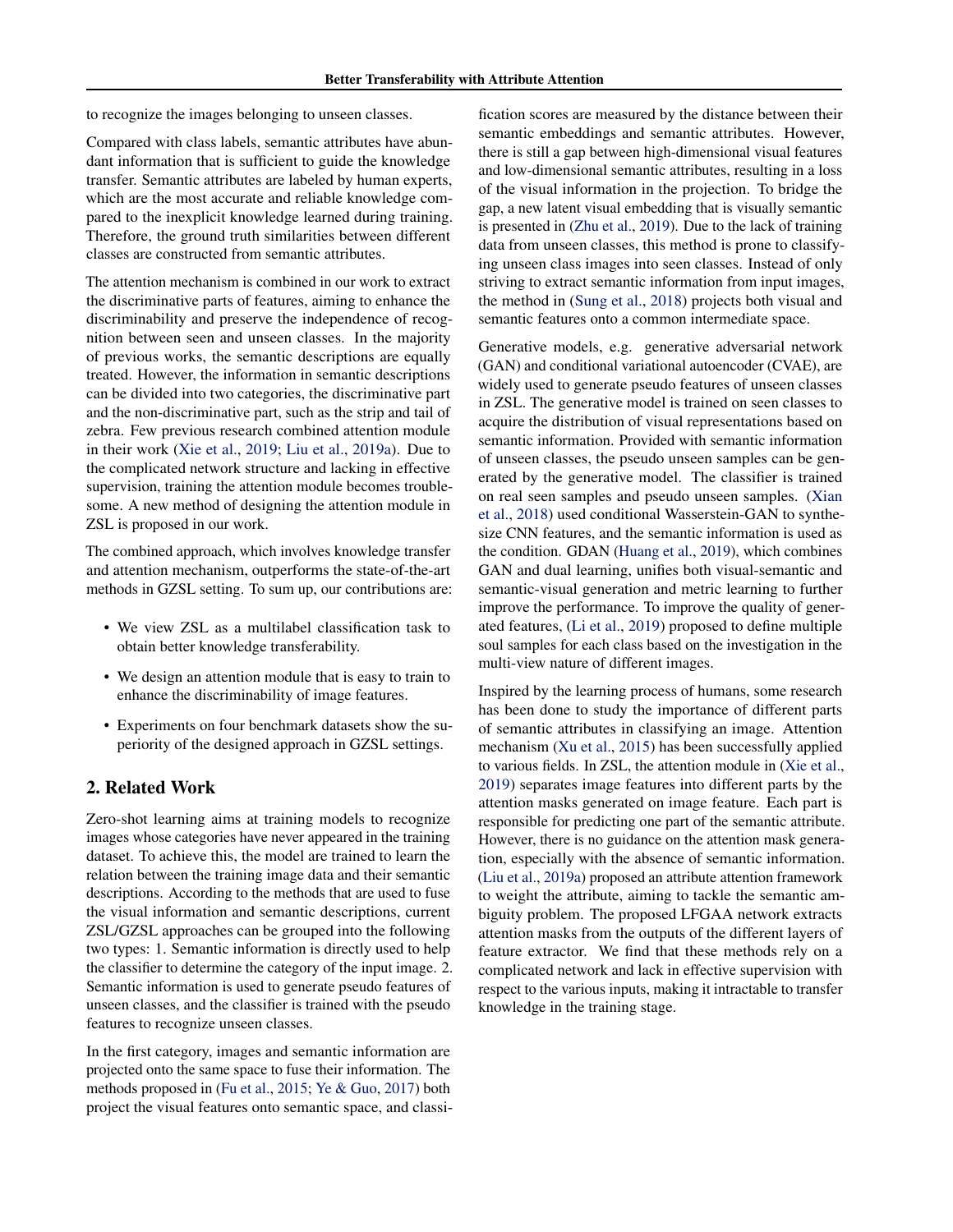

Figure 1. The framework of proposed network. The main body consists of a feature extractor, an attention module and a multilabel classifier. The image feature is weighted by the attention mask generated by the attention module to extract the discriminative parts, which is then taken as the input of the classifier to predict the similarity to each category.

## 3. Methodology

## 3.1. Problem Definition

We start by defining the zero-shot learning (ZSL) and generalized zero-shot learning (GZSL) problem settings. Given a training dataset  $\mathcal{D}_s = \{(x_i^s, y_i^s)\}_{i=1}^{N^s}$ , where  $x_i^s \in \mathcal{X}^S$ is the *i*th data sample, of totally  $N<sup>s</sup>$  samples, with a corresponding seen class label as  $y_i^s$ , here  $y_i^s \in \mathcal{Y}^{\mathcal{S}}$ .  $\mathcal{X}^{\mathcal{S}}$  and  $\mathcal{Y}^{\mathcal{S}}$  is the image set and label set of seen classes. The test dataset is defined in the same way,  $\mathcal{D}_u = \{(x_i^u, y_i^u)\}_{i=1}^{N^u}$ . There is no overlap between training classes and test classes,  $\mathcal{Y}^{\mathcal{S}} \cap \mathcal{Y}^{\mathcal{U}} = \emptyset$ . Different from conventional image classification dataset, a semantic description dataset is supplied as complementary information in ZSL dataset. Semantic description for every class is available in that dataset:  $\mathcal{A} = \{a_i^s\}_{i=1}^{C^s}$  $\sum_{i=1}^{C^s} \bigcup {\{a_i^u\}}_{i=1}^{C^u}$ , where  $a_i^{s/u} \in \mathbb{R}^n$  is the semantic vector corresponding to the *i*th seen/unseen class. The  $C^s$ and  $C<sup>u</sup>$  are the number of seen and unseen classes, and n is the dimension of the semantic space. The goal of ZSL is to learn a classifier  $f_{zsl} : \mathcal{X}^{\mathcal{U}} \to \mathcal{Y}^{\mathcal{U}},$  and the goal of GZSL is to learn  $f_{gssl} : \mathcal{X}^{\mathcal{S}} \cup \mathcal{X}^{\mathcal{U}} \rightarrow \mathcal{Y}^{\mathcal{S}} \cup \mathcal{Y}^{\mathcal{U}}.$ 

## 3.2. Model Overview

For better knowledge transferability, we view ZSL as a multilabel classification task. As shown in Figure 1, our model takes an image and all the attribute vectors as input and outputs classification scores on every class. The output is interpreted as the similarities of the input image to the target classes. The attention module generates attention masks based on the semantic attributes. There are three components in our model, an image feature extractor, an attribute attention module, and a multilabel classifier.

As suggested in [\(Xian et al.,](#page-8-0) [2019\)](#page-8-0), we use ResNet101 as our feature extractor, of which the parameters will not be updated during training. The input image feature of the classifier is denoted as  $x_i \in \mathbb{R}^d$ , where d is the dimension of the image feature. The attribute attention module takes the attributes of all classes as input, generating attention mask corresponding to every class. The image feature is weighted by the attention masks to enhance the discriminative part corresponding to every class. Then the classifier will predict the score for each category.

#### 3.3. Attention Module

Other works [\(Xie et al.,](#page-8-0) [2019;](#page-8-0) [Liu et al.,](#page-7-0) [2019a\)](#page-7-0) also combine the attention mechanism into their work. They extract attention masks from image features and then weight the image features or attributes. Due to the complex network structure and diversity of the input images, it is hard to train the attention module without effective supervision.

The image feature, which is extracted by a well-trained network, has a fixed spatial structure. Each dimension of the feature vector corresponds to some certain information of the image. The semantic attribute vector is defined in the same way. Therefore, the attention module that generates attention masks based on the fixed attributes of all classes is easier to train. During training, the structure transformation from semantic attributes to visual features is learned by the attention module. Then the semantic attributes are projected onto image feature space as attention masks, which are expected to augment the discriminative part and suppress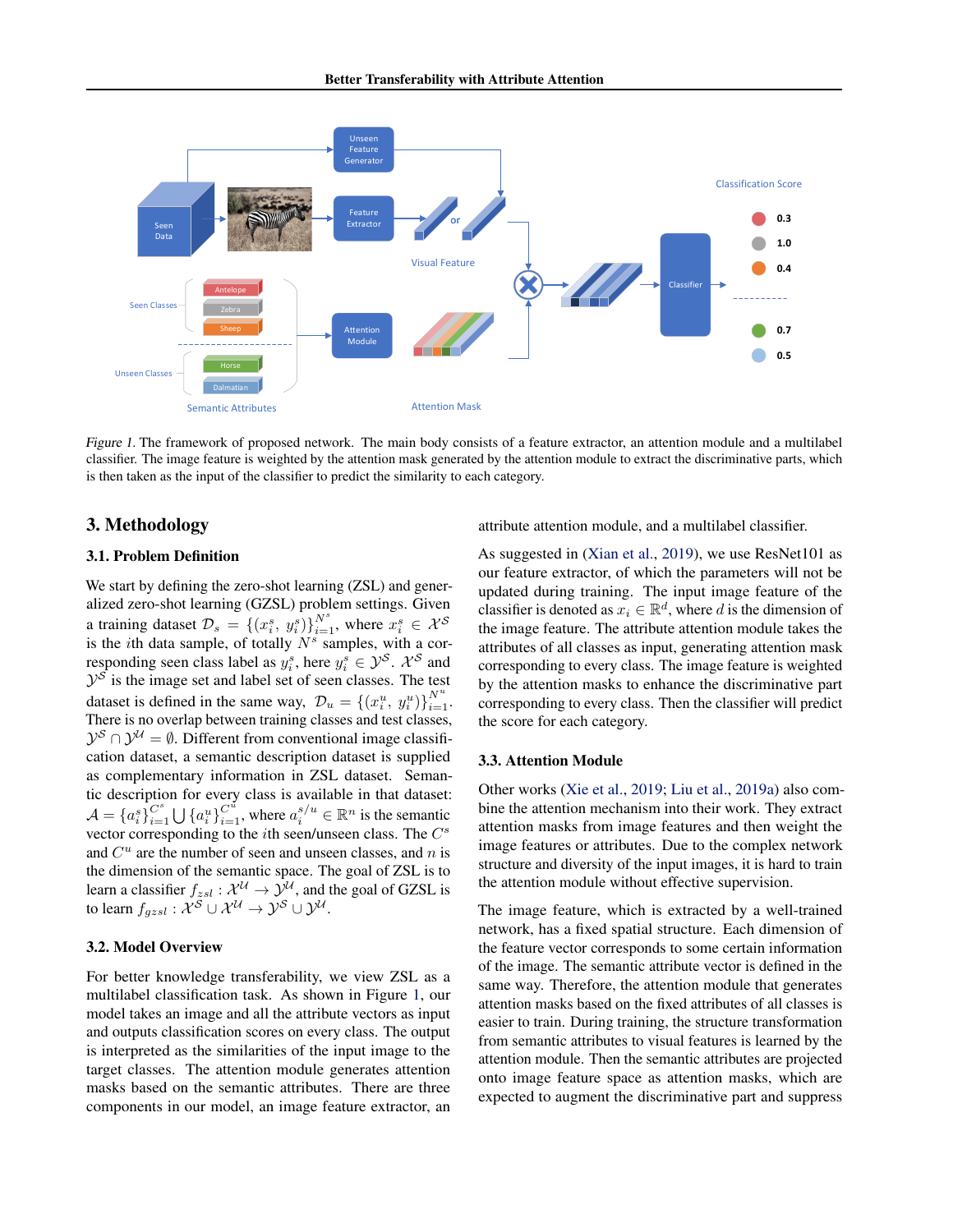<span id="page-3-0"></span>the non-discriminative part.

We use multilayer perceptrons (MLP) to construct the attention module, denoted as  $g(\cdot)$ . We experimented with two output functions, sigmoid function and ReLU. The sigmoid function produces weights with values ranging from 0 to 1, indicating the importance of each dimension. However, the properties of the sigmoid function severely hinder the training, resulting in a slower training speed and relatively bad performance. Therefore, we resort to ReLU. We conducted experiments to test the effects of ReLU layer, and the experiments show that the weights produced by the ReLU layer range from 0 to 1, which are suitable for attention mask. The output attention mask of *j*th class attribute is  $g(a_j) \in \mathbb{R}^d$ where  $d$  is the dimension of the image feature vector. Let  $f(\cdot)$  denote the feature extractor, and the weighted image features are obtained by:

$$
z_{i,j} = f(x_i) \otimes g(a_j) \tag{1}
$$

Where  $\otimes$  is element-wise product operation,  $z_{i,j}$  is the image feature weighted by the attention mask of class  $j$ . Then the weighted image features of all classes are concatenated together and fed to the classifier.

## 3.4. Multilabel Classifier

Different classes in a ZSL dataset share some common characteristics. Like humans recognizing an unseen category, the ZSL model transfer knowledge from the seen classes to the unseen classes to acquire the unseen data distribution. In the ZSL dataset, though two objects belong to different categories, they still resemble each other to some degrees. Therefore, we view GZSL as a multilabel classification task. The output scores represent how similar the input is to a certain category.

Let  $h(\cdot)$  denote the classifier, which is implemented as a MLP with a sigmoid output function. The classification scores, regarded as similarities, of image  $x_i$  to classes j is formulated as:

$$
o_{i,j} = h\left(z_{i,j}\right) \tag{2}
$$

Instead of taking one feature as input and predicting its classification score on all classes, the multilabel classifier takes  $C^s + C^u$  weighted features as input and predicts, in sequence, the probability that the original feature falls into each category. In this way, the criteria of classifying the input image are independent of which category the input belongs to, but only related to the distribution of weighted feature.

### 3.5. Knowledge Transfer

We did not focus our efforts on the design of the network structure, because the image feature extracted by a welltrained ResNet101 contains enough information for us to

imply our algorithm. Instead, we mainly focus on how to utilize semantic information to achieve better knowledge transfer.

## 3.5.1. CLASS SIMILARITY

The similarities between different classes are used as labels to guide the training. Semantic attributes, labeled by the human experts, contain abundant information of every classes. Therefore, the class similarities in our approach are obtained from semantic attributes. Inspired by [\(Jiang et al.,](#page-7-0) [2019\)](#page-7-0), we use the source classes attributes to reconstruct the target class attribute, and the reconstruction coefficients are interpreted as the similarity of the target class to the source classes. The reconstruction is accomplished by Ridge Regression, of which the object function is:

$$
\theta_t = \underset{\theta_t}{\arg \min} ||a_t - \sum_{s=0}^{n^s} \theta_{ts} \cdot a_s||_2^2 + \beta ||\theta_t||_2 \qquad (3)
$$

Where  $a_s$  and  $a_t$  are the source and target class attributes,  $\beta$ is a regularization parameter. The similarity is a normalized version of  $\theta$ :

$$
s_{t,s} = \frac{\max(0, \theta_{ts})}{\sum_{i=1}^{n^s} \max(0, \theta_{ti})}
$$
(4)

Different from [\(Jiang et al.,](#page-7-0) [2019\)](#page-7-0), we construct two set of similarities, which are similarities  $S_{ss} \in \mathbb{R}^{C^s, C^s}$  among seen classes and similarities  $S_{su} \in \mathbb{R}^{\overline{C}^s, C^u}$  between seen and unseen classes. Note that, when doing Ridge Regression to construct  $S_{ss}$ , the  $a_t$  is also in the set of  $\{a_s\}$ . Therefore, the  $a_t$  is removed and the similarity to itself is set to 1 after normalization.

#### 3.5.2. LOSS FUNCTION FOR KNOWLEDGE TRANSFER

With the supervision of similarities between seen and unseen classes, the network learns the unseen feature distribution by transferring knowledge of seen classes. Given an image feature as the input to the classifier, the classifier is expected to produce 1 for its own class. For other class, the output score should be close to the similarity between them. When taking an image feature belonging to unseen classes as input in the test stage, the classifier will assign the highest value to its own class  $y_u$  based on the knowledge learned from the similar seen classes. We treat the similarity as the probability of  $x_i$  belongs to class  $y_i$ ,

$$
P(y_j|x_i) = s_{y_i, y_j} \tag{5}
$$

Let  $o_{i,j}$  denote the predicted similarity of input image  $x_i$  to target class  $y_j \in Y^s \cup Y^u$ . Then the loss function on seen classes is formulated as:

$$
\mathcal{L}_{Ts} = -\sum_{i=1}^{N^s} \sum_{j=1}^{C^s} s_{y_i, y_j} \log o_{i,j} + (1 - s_{y_i, y_j}) \log (1 - o_{i,j})
$$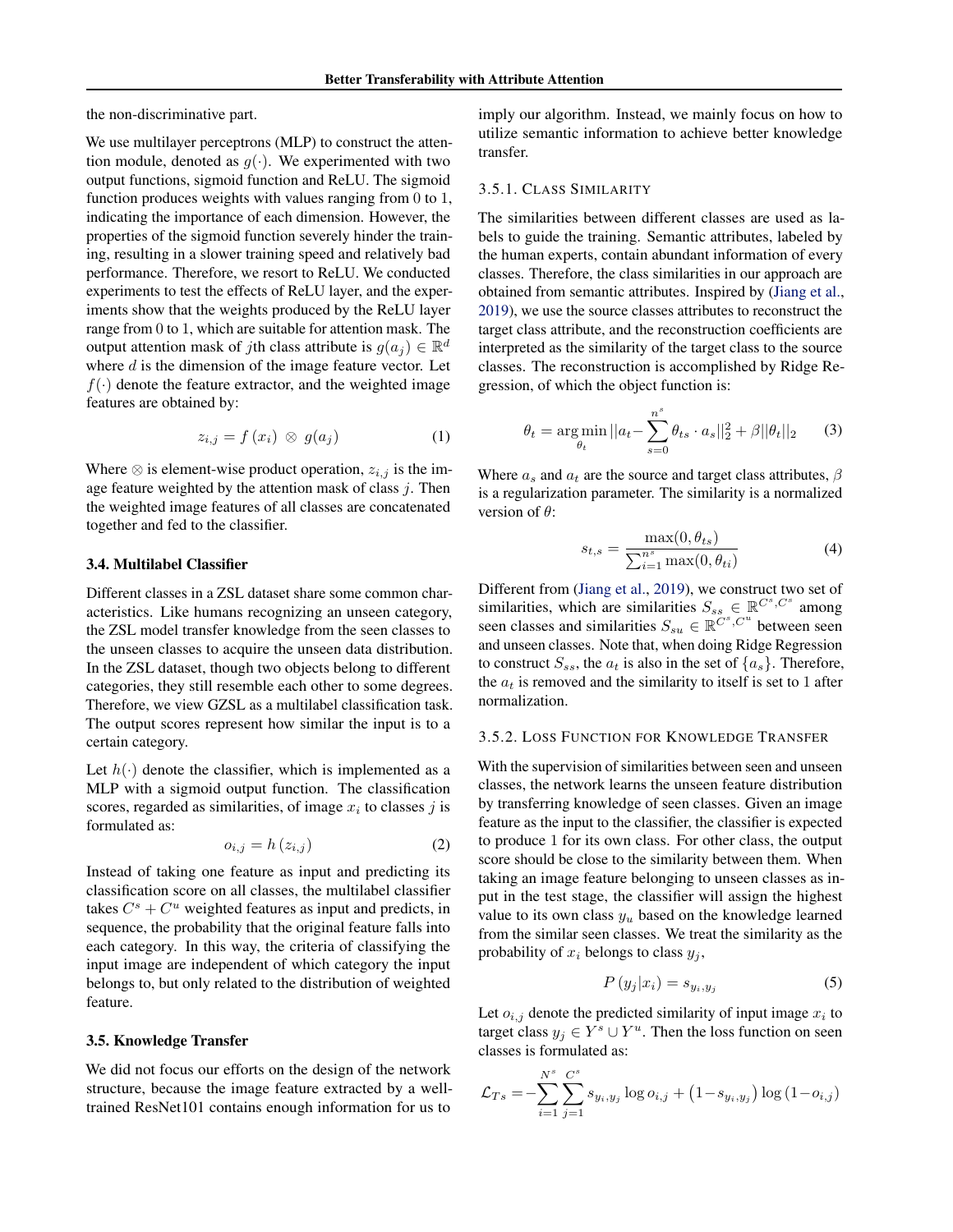<span id="page-4-0"></span>The loss function on unseen class formulated as:

$$
\mathcal{L}_{Tu} = -\sum_{i=1}^{N^s} \sum_{j=C^s}^{C^s + C^u} s_{y_i, y_j} \log o_{i,j} + (1 - s_{y_i, y_j}) \log (1 - o_{i,j})
$$

Where  $s_{y_i,y_j} \in S_{ss} \cup S_{su}$  is the ground truth similarity. In further experiments, we find that a hyperparameter to balance the transfer loss on seen and unseen classes leads to a better result. The loss for knowledge transfer is the weighted sum of them:

$$
\mathcal{L}_T = \mathcal{L}_{Ts} + \alpha \mathcal{L}_{Tu} \tag{6}
$$

## 3.5.3. LOSS FUNCTION FOR DISCRIMINATIVE PROPERTY

When doing recognition, the predicted category is that with the highest similarity value. Since we view it as a multilabel classification task, the predicted similarity of other classes will weaken the discrimination ability. Therefore, we add an auxiliary loss to improve the discriminative property by maximizing the score of their own class. The auxiliary loss is formulated as a cross-entropy loss:

$$
\mathcal{L}_{A_s} = -\sum_{i=1}^{N^s} \sum_{j=1}^{C^s} \mathbb{1}(y_i, j) \cdot \log o_{i,j} + (1 - \mathbb{1}(y_i, j)) \log (1 - o_{i,j}) \tag{7}
$$

Where  $\mathbb{1}(y_i, j)$  is an indicator function that returns 1 if  $y_i =$  $j$  or 0 otherwise. Since the unseen data is unavailable during training, we can not enhance the discriminative property on unseen classes by simply duplicating the  $\mathcal{L}_{A_s}$  However, we do need a counterpart loss on unseen classes because the loss inconsistency between seen and unseen classes will confuse the network. Therefore, we use an intuitive method to generate pseudo unseen data based on the concept mentioned in the class similarity.

Objects belong to different categories share some common characteristics. So the unseen class image features can be generated by synthesizing the seen class image features. We reconstruct unseen class attributes using seen class attributes by Eq. [3.](#page-3-0) The coefficients are used as weights to synthesize pseudo features, which is formulated as:

$$
x_j = \sum_{i=1}^{C^s} \theta_{j,i} \cdot Random(\{x_i\})
$$
 (8)

Where  $x_j$  is the pseudo image feature belongs to unseen class  $j \in Y^u$ , and  $Random(\lbrace x_i \rbrace)$  is the image feature chosen randomly from the seen features belonging to class  $y_i \in Y^s$ . The generation will be repeated many times until there are proportionable pseudo features. Then the auxiliary loss on unseen data is formulated as:

$$
\mathcal{L}_{A_u} = -\sum_{i=1}^{N^p} \sum_{j=1}^{C^u + C^s} \mathbb{1}(y_i, j) \cdot \log o_{i,j} \tag{9}
$$

$$
+ (1 - \mathbb{1}(y_i, j)) \log (1 - o_{i,j})
$$

Taking into account the scores of pseudo features on seen classes,  $\mathcal{L}_{A_u}$  will not only increase the discriminative property on unseen classes, but also suppresses the scores of input features belonging to seen classes. Previous works [\(Chao et al.,](#page-7-0) [2016;](#page-7-0) [Atzmon & Chechik,](#page-7-0) [2019\)](#page-7-0) present that reducing the scores of seen classes can improve the recognition result in GZSL setting. The loss for discriminative property is the weighted sum of Eq.7 and Eq.9:

$$
\mathcal{L}_A = \mathcal{L}_{A_s} + \beta \mathcal{L}_{A_u} \tag{10}
$$

The magnitudes of the four losses are related to the number of categories involved in the calculation, and the degree of impacts they have on the network varies. Therefore, the final object function is the weighted sum of the four loss function, which is formulated as:

$$
\mathcal{L} = \mathcal{L}_{As} + \alpha \mathcal{L}_{Au} + \beta \mathcal{L}_{Ts} + \gamma \mathcal{L}_{Tu} \tag{11}
$$

## 4. Experiments

#### 4.1. Datasets and Settings

Following the instruction in [\(Xian et al.,](#page-8-0) [2019\)](#page-8-0), we conduct zero-shot and generalized zero-shot recognition experiments on four widely used ZSL datasets: APY[\(Farhadi](#page-7-0) [et al.,](#page-7-0) [2009\)](#page-7-0), AWA2[\(Xian et al.,](#page-8-0) [2019\)](#page-8-0), CUB[\(Wah et al.,](#page-8-0) [2011\)](#page-8-0), SUN[\(Patterson et al.,](#page-7-0) [2014\)](#page-7-0). Specifically, APY is a small-scale coarse-grained dataset, with 64D attributes and a total of 15,339 images, and the seen/unseen splits are 20/12. AWA2 is an extension of AWA1[\(Lampert et al.,](#page-7-0) [2009\)](#page-7-0). AWA2 includes 37,322 images of animals from 50 classes, and the seen/unseen splits are 40/10. The semantic attribute provided in AWA2 is an 85D vector associated with each class. CUB is a fine-grained and medium-scale dataset, which contains 200 different types of birds annotated with 312attributes and 11,788 images in total. SUN is a scene image dataset, consisting of 14,340 images from 717 categories, with splits of 645/72 for seen/unseen classes. A 102D continuous semantic vector is supplied for each class.

#### 4.2. Implementation Details and Parameters

The survey [\(Xian et al.,](#page-8-0) [2019\)](#page-8-0) reproduced a variety of previous methods using the 2048D feature extracted from ResNet101[\(He et al.,](#page-7-0) [2016\)](#page-7-0). And following [\(Xian et al.,](#page-8-0) [2019\)](#page-8-0), many methods proposed recently use the 2048D features as their input. For fair comparison with those published approaches, we take ResNet101 as our feature extractor.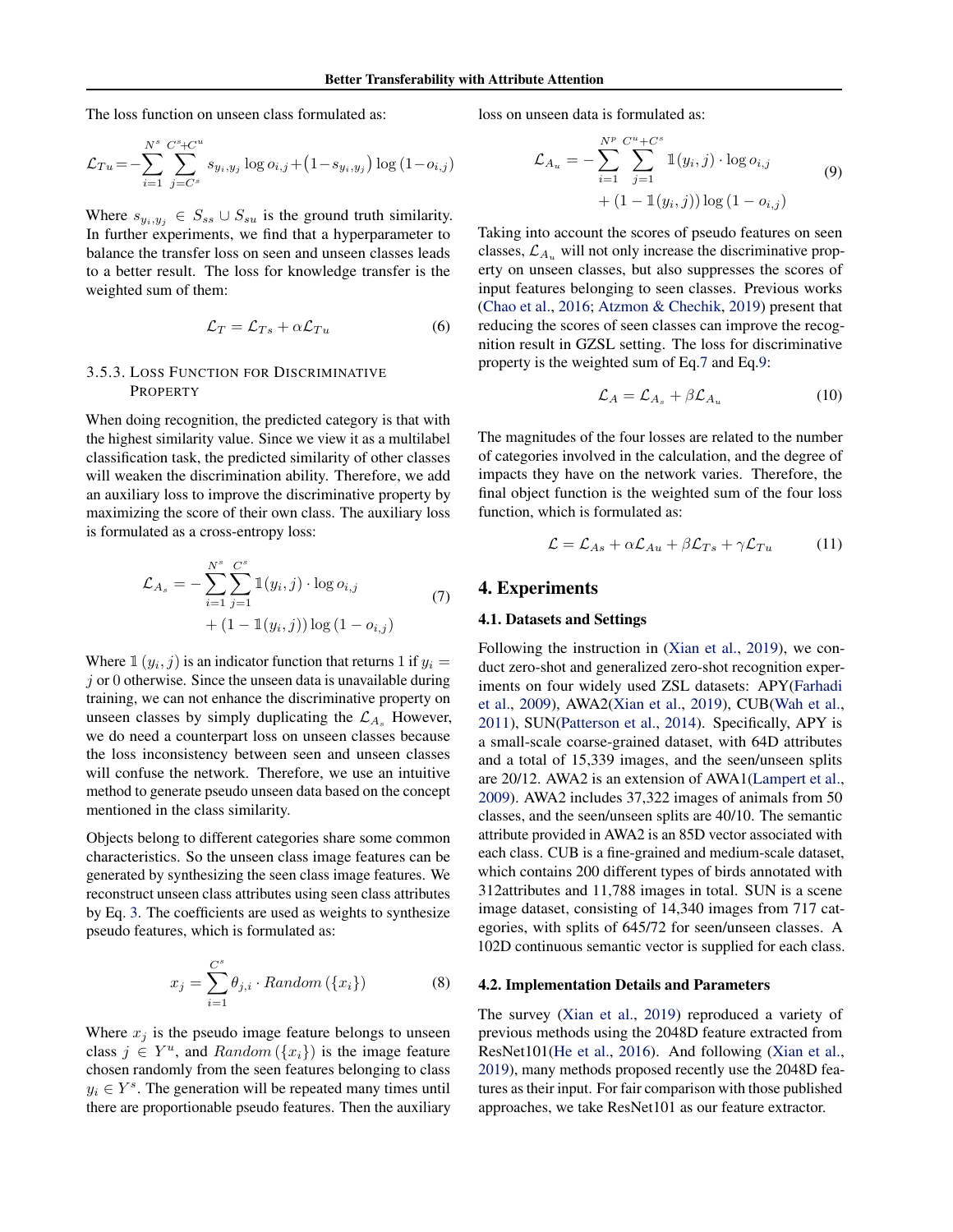| <b>METHOD</b>          | <b>SEEN</b> | <b>APY</b><br><b>UNSEEN</b> | H    | <b>SEEN</b> | AWA2<br><b>UNSEEN</b> | H    | <b>SEEN</b> | $\overline{\text{C}}\text{U}\text{B}$<br><b>UNSEEN</b> | H    | <b>SEEN</b> | <b>SUN</b><br><b>UNSEEN</b> | H           |
|------------------------|-------------|-----------------------------|------|-------------|-----------------------|------|-------------|--------------------------------------------------------|------|-------------|-----------------------------|-------------|
| (SUNG ET AL., 2018)    |             |                             |      | 93.4        | 30.0                  | 45.3 | 61.4        | 38.1                                                   | 47.0 |             |                             |             |
| (VERMA ET AL., 2018)   |             |                             |      | 68.1        | 58.3                  | 62.8 | 53.3        | 41.5                                                   | 46.7 | 30.5        | 40.9                        | 34.9        |
| (ZHU ET AL., 2018)     | 78.6        | 14.2                        | 24.0 | 84.2        | 35.4                  | 50.3 | 61.3        | 31.7                                                   | 41.8 | 39.3        | 22.1                        | 28.3        |
| (LIU ET AL., 2018)     | 75.0        | 14.2                        | 23.9 |             |                       |      | 60.7        | 28.4                                                   | 38.7 | 37.0        | 22.5                        | 30.2        |
| (LIU ET AL., 2019B)    |             |                             |      | 93.4        | 27.0                  | 41.9 | 80.9        | 36.2                                                   | 50.0 | 40.0        | 18.5                        | 25.3        |
| (CACHEUX ET AL., 2019) |             |                             |      | 83.2        | 48.5                  | 61.3 | 55.8        | 52.3                                                   | 53.0 | 30.4        | 47.9                        | 36.8        |
| (XIAN ET AL., 2018)    |             |                             |      |             |                       |      | 57.7        | 43.7                                                   | 49.7 | 36.6        | 42.6                        | 39.4        |
| (JIANG ET AL., 2019)   | 64.0        | 24.1                        | 35.1 | 65.8        | 61.2                  | 63.4 | 52.6        | 52.0                                                   | 52.3 | 37.3        | 31.2                        | 34.0        |
| <b>OURS</b>            | 57.7        | 32.5                        | 41.5 | 70.6        | 63.2                  | 66.7 | 52.1        | 52.8                                                   | 52.5 | 34.1        | 47.5                        | <b>39.7</b> |

Table 1. Generalized zero-shot recognition results on APY, AWA2, CUB and SUN, in %. H is the harmonic mean of the accuracies on seen and unseen classes. '/' denotes that the result is not reported.

Table 2. Zero-shot recognition results on APY, AWA2, CUB, and SUN (in %), '/' denotes that the result is not reported.

| <b>METHOD</b>          | A P Y | AWA <sub>2</sub> | CUB  | SUN  |
|------------------------|-------|------------------|------|------|
| (SUNG ET AL., 2018)    |       | 64.2             | 55.6 |      |
| (XIAN ET AL., 2018)    |       |                  | 57.3 | 60.8 |
| (ZHU ET AL., 2018)     | 41.1  | 70.2             | 55.8 | 61.3 |
| (LIU ET AL., 2018)     | 43.6  |                  | 56.2 | 61.8 |
| (LIU ET AL., 2019B)    |       | 68.1             | 67.6 | 61.5 |
| (CACHEUX ET AL., 2019) |       | 67.9             | 63.8 | 63.5 |
| (LI ET AL., 2019)      | 43.1  | 70.6             | 58.8 | 61.7 |
| (JIANG ET AL., 2019)   | 38.9  | 71.2             | 59.5 | 61.8 |
| <b>OURS</b>            | 44.2  | 73.4             | 60.9 |      |

The attention module is implemented as a multilayer perceptron (MLP) with one hidden layer followed by a ReLU output layer. The outputs, ranging from 0 to 1, are interpreted as attention masks. The multilabel classifier is implemented as a two layers fully connected (FC) neural network followed by a sigmoid output function.

As we discussed in Section [4.1,](#page-4-0) each of the four datasets has its own characteristics, which affects the discriminability of image features and the transferability between seen and unseen classes. Therefore, to better balance the discriminative property and the transferability, three hyperparameters  $\alpha$ ,  $\beta$ ,  $\gamma$  are set differently in four datasets.

## 4.3. Evaluations in ZSL Settings

In the ZSL setting, the predicted class of one input image is the class with the highest classification score among all unseen classes. We formulated it as:

$$
C_{zsl}\left(x_{i}\right) = \underset{j}{\text{arg max}}\left\{o_{i,j}\right\},\ j \in Y^{u} \tag{12}
$$

We compare the proposed method against current state-ofthe-art approaches on four datasets. As suggested in [\(Xian](#page-8-0)

[et al.,](#page-8-0) [2019\)](#page-8-0), average class accuracy (ACA) is adopted as the evaluation metric. Table. 2 presents the result on four datasets. Our approach achieves state-of-the-art results in ZSL setting, but not the best among all datasets.

The seen classes are not involved in the comparison in ZSL setting, making discriminative property decisive in recognition. Since we mainly focus on the knowledge transfer in the GZSL setting, multilabel classification loss plays a major role in guiding the training. In our work, the transferability is gained by sacrificing the discriminative property, which accounts for the relatively low accuracy in the ZSL setting.

#### 4.4. Evaluation in GZSL Settings

The ZSL setting relies on the assumption that the test classes consist of only unseen classes, which can be overly strict and unrealistic. Hence we mainly optimize the performance in the GZSL setting, where the test images come from both seen and unseen classes. In the GZSL setting, the label search space is expanded to all classes, which is formulated as:

$$
C_{gzsl}(x_i) = \underset{j}{\text{arg max}} \left\{ o_{i,j} \right\}, \ j \in Y^s \cup Y^u \tag{13}
$$

Besides, the network is expected to recognize both seen and unseen images. Therefore, a good network should achieve high accuracy on both seen and unseen classes. Suppose that the ACA for the test samples from unseen classes is  $ACA_u$ and  $ACA<sub>s</sub>$  is for the samples from seen classes. Their Harmonic mean H is obtained by  $H = \frac{2 \times ACA_s \times ACA_u}{ACA + ACA}$ ,  $\overline{ACA_s+ACA_u}$ which is taken as the evaluation metric of GZSL setting.

Table. 1 shows the  $ACA_s$ ,  $ACA_u$ , H on four datasets. We achieve the best performance in three of four datasets except for the CUB dataset. CUB is a fine-grained dataset containing 200 different types of birds. To separate them apart from each other, the network must have a strong discriminative property, which is not the strength of our approach. We owe the success in the GZSL setting to the excellent transferabil-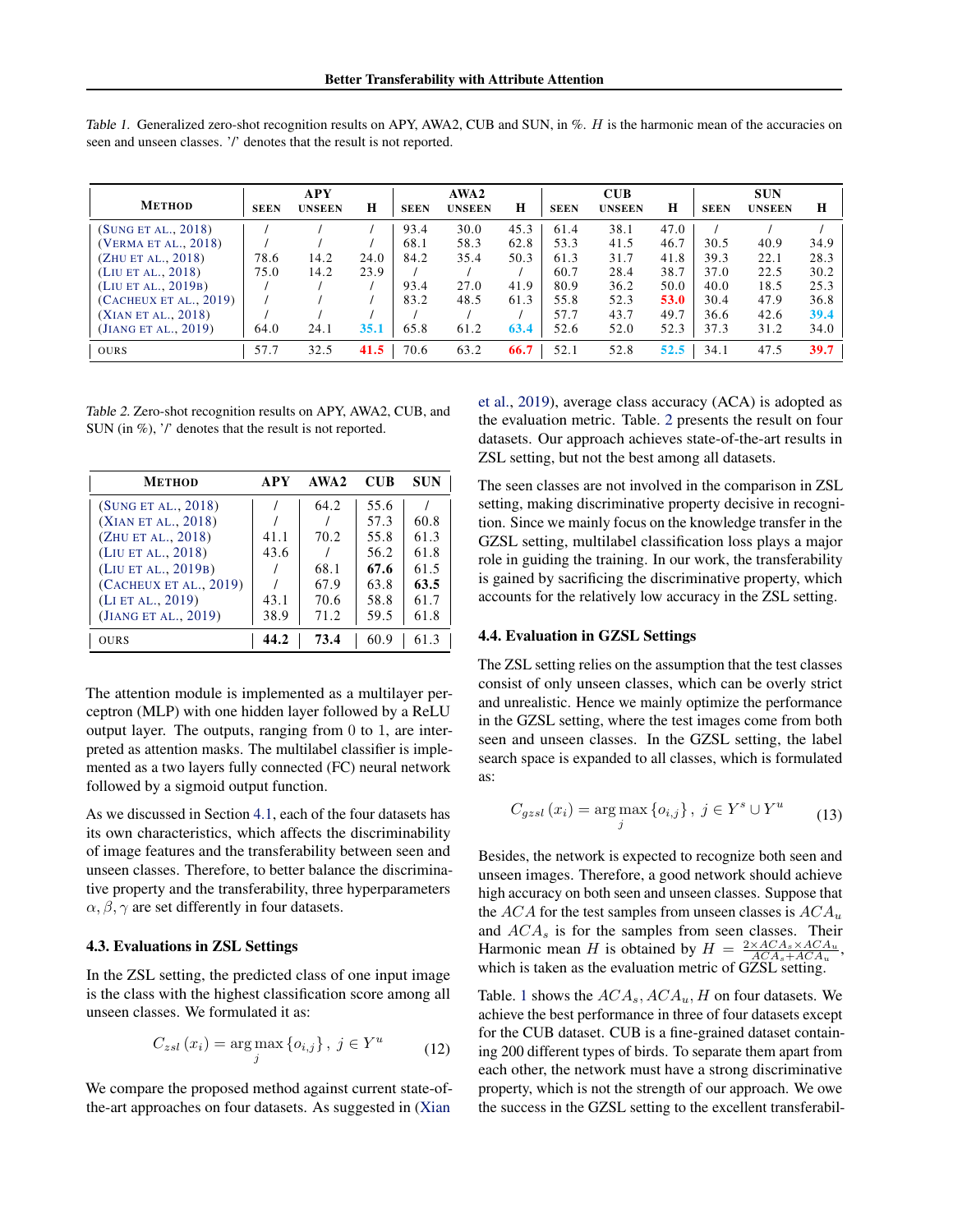

Figure 2. Ablation study results on four datasets, in %. The left is the result in GZSL setting, while the left is in ZSL setting 'Full' denotes the complete approach proposed in this paper. 'Vanilla' represents that loss function is a Cross-Entropy loss on seen classes without knowledge transfer. 'Transfer only' denotes that only transfer loss is available in the experiments.

ity, reflected by gaining high accuracy on unseen data while maintaining the accuracy of seen data.

the vanilla network, resulting in the bad performance.

#### 4.5.2. LOSS FOR DISCRIMINATIVE PROPERTY

## 4.5. Ablation Study

## 4.5.1. LOSS FOR KNOWLEDGE TRANSFER

Viewing ZSL as a multilabel classification task and using class similarities to facilitate knowledge transfer are the base concepts of our approach. Without the loss for knowledge transfer, the network is totally blind on any information of unseen classes. To measure the importance of knowledge transfer, we compare our results with the vanilla network, where the knowledge transfer loss and pseudo unseen feature are removed. Figure. 2 shows the comparison.

In the GZSL setting, there is a sharp drop on  $H$  with the absence of knowledge transfer, indicating that there is little knowledge of unseen data learned from seen data. In the ZSL setting, the ACA on unseen data is low but still comparative. Because the attributes of seen and unseen classes have the same structure and only differ in values, the transformation from attributes to attention masks learned in seen classes can be easily transferred to unseen classes. Also the classifier does not depend on the category of the input. Therefore the vanilla network can achieve a relatively good result in the ZSL setting. In the GZSL setting, due to the different magnitudes of classification scores, many unseen class instances are wrongly classified into seen classes by

As we pointed out before, viewing ZSL as a multilabel classification task will weaken the discriminative property. The loss for discriminative property is designed to help the classifier to distinguish different classes. Without the discriminative loss, our model does not perform well in both ZSL and GZSL settings. See more details in Table 2.

# 5. Conclusion

In this paper, we view GZSL as a multilabel classification task and propose a simple network structure with an attention module. We combine two losses to enhance the transferability and discriminative property of our model on both seen and unseen data. The loss for knowledge transfer makes use of the similarities between seen and unseen classes, which is obtained by semantic attribute, to teach classifier to learn the information of unseen classes. The loss for discriminative property fixes the damage on the discriminative property caused by multilabel classification. Extensive experiments on four datasets verify the effectiveness of the proposed approach, and demonstrate the advantages over the state-of-the-art methods in GZSL setting.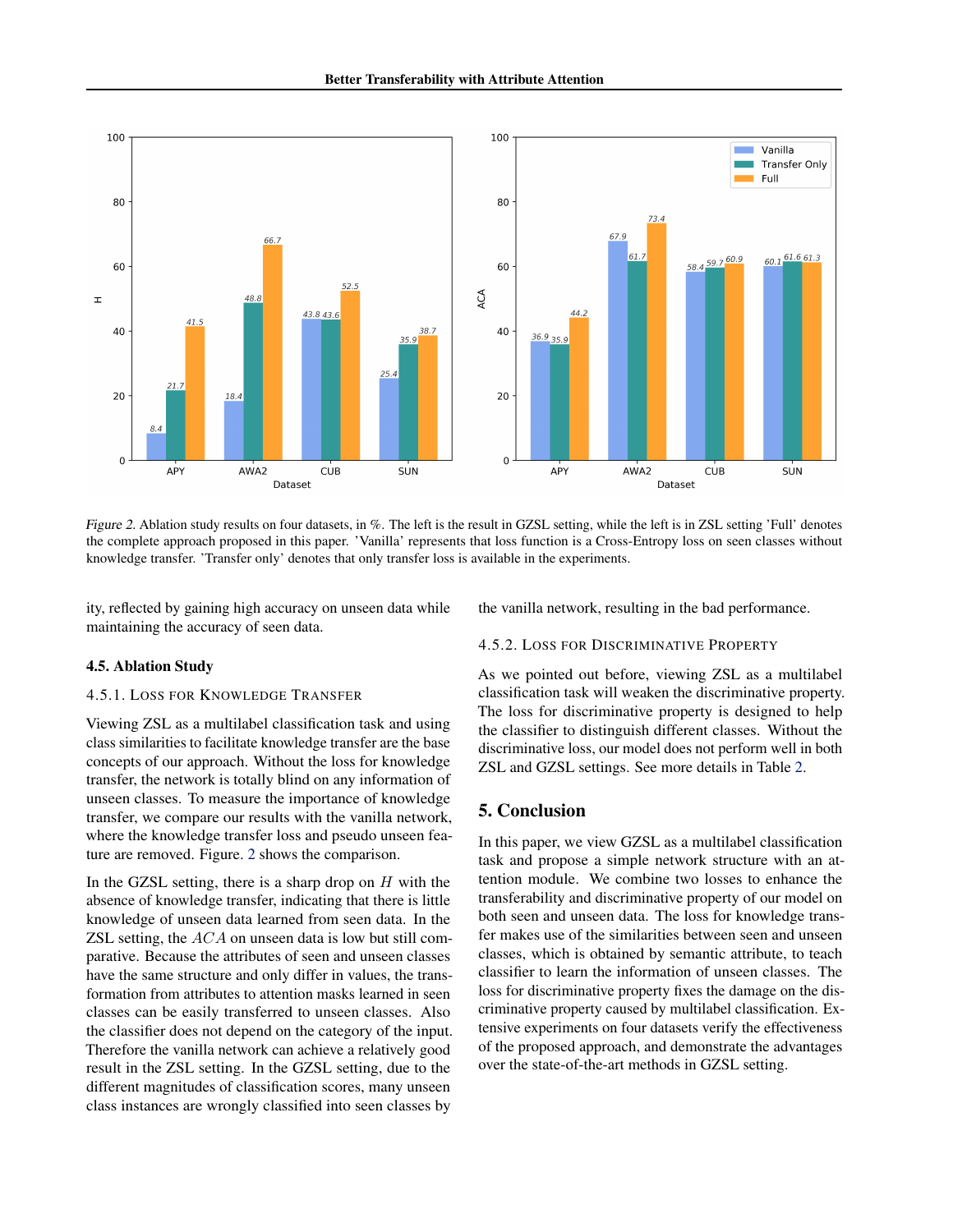# <span id="page-7-0"></span>References

- Atzmon, Y. and Chechik, G. Adaptive confidence smoothing for generalized zero-shot learning. In *IEEE Conference on Computer Vision and Pattern Recognition, CVPR 2019, Long Beach, CA, USA, June 16-20, 2019*, pp. 11671– 11680. Computer Vision Foundation / IEEE, 2019. doi: 10.1109/CVPR.2019.01194.
- Cacheux, Y. L., Borgne, H. L., and Crucianu, M. Modeling inter and intra-class relations in the triplet loss for zero-shot learning. In *2019 IEEE/CVF International Conference on Computer Vision, ICCV 2019, Seoul, Korea (South), October 27 - November 2, 2019*, pp. 10332– 10341. IEEE, 2019. doi: 10.1109/ICCV.2019.01043.
- Chao, W., Changpinyo, S., Gong, B., and Sha, F. An empirical study and analysis of generalized zero-shot learning for object recognition in the wild. In Leibe, B., Matas, J., Sebe, N., and Welling, M. (eds.), *Computer Vision - ECCV 2016 - 14th European Conference, Amsterdam, The Netherlands, October 11-14, 2016, Proceedings, Part II*, volume 9906 of *Lecture Notes in Computer Science*, pp. 52–68. Springer, 2016. doi: 10.1007/978-3-319-46475-6\ 4.
- Farhadi, A., Endres, I., Hoiem, D., and Forsyth, D. A. Describing objects by their attributes. In *2009 IEEE Computer Society Conference on Computer Vision and Pattern Recognition (CVPR 2009), 20-25 June 2009, Miami, Florida, USA*, pp. 1778–1785. IEEE Computer Society, 2009. doi: 10.1109/CVPR.2009.5206772.
- Fu, Y., Hospedales, T. M., Xiang, T., Fu, Z., and Gong, S. Transductive multi-view embedding for zero-shot recognition and annotation. In Fleet, D. J., Pajdla, T., Schiele, B., and Tuytelaars, T. (eds.), *Computer Vision - ECCV 2014 - 13th European Conference, Zurich, Switzerland, September 6-12, 2014, Proceedings, Part II*, volume 8690 of *Lecture Notes in Computer Science*, pp. 584–599. Springer, 2014. doi: 10.1007/978-3-319-10605-2\ 38.
- Fu, Y., Hospedales, T. M., Xiang, T., and Gong, S. Transductive multi-view zero-shot learning. *IEEE Trans. Pattern Anal. Mach. Intell.*, 37(11):2332–2345, 2015. doi: 10.1109/TPAMI.2015.2408354.
- He, K., Zhang, X., Ren, S., and Sun, J. Deep residual learning for image recognition. In *2016 IEEE Conference on Computer Vision and Pattern Recognition, CVPR 2016, Las Vegas, NV, USA, June 27-30, 2016*, pp. 770–778. IEEE Computer Society, 2016. doi: 10.1109/CVPR.2016. 90.
- Huang, H., Wang, C., Yu, P. S., and Wang, C. Generative dual adversarial network for generalized zero-shot learning. In *IEEE Conference on Computer Vision and Pattern*

*Recognition, CVPR 2019, Long Beach, CA, USA, June 16-20, 2019*, pp. 801–810. Computer Vision Foundation / IEEE, 2019. doi: 10.1109/CVPR.2019.00089.

- Jiang, H., Wang, R., Shan, S., and Chen, X. Transferable contrastive network for generalized zero-shot learning. In *2019 IEEE/CVF International Conference on Computer Vision, ICCV 2019, Seoul, Korea (South), October 27 - November 2, 2019*, pp. 9764–9773. IEEE, 2019. doi: 10.1109/ICCV.2019.00986.
- Lampert, C. H., Nickisch, H., and Harmeling, S. Learning to detect unseen object classes by between-class attribute transfer. In *2009 IEEE Computer Society Conference on Computer Vision and Pattern Recognition (CVPR 2009), 20-25 June 2009, Miami, Florida, USA*, pp. 951–958. IEEE Computer Society, 2009. doi: 10.1109/CVPR.2009. 5206594.
- Li, J., Jing, M., Lu, K., Ding, Z., Zhu, L., and Huang, Z. Leveraging the invariant side of generative zero-shot learning. In *IEEE Conference on Computer Vision and Pattern Recognition, CVPR 2019, Long Beach, CA, USA, June 16-20, 2019*, pp. 7402–7411. Computer Vision Foundation / IEEE, 2019. doi: 10.1109/CVPR.2019.00758.
- Liu, S., Long, M., Wang, J., and Jordan, M. I. Generalized zero-shot learning with deep calibration network. In Bengio, S., Wallach, H. M., Larochelle, H., Grauman, K., Cesa-Bianchi, N., and Garnett, R. (eds.), *Advances in Neural Information Processing Systems 31: Annual Conference on Neural Information Processing Systems 2018, NeurIPS 2018, 3-8 December 2018, Montreal, Canada ´* , pp. 2009–2019, 2018.
- Liu, Y., Guo, J., Cai, D., and He, X. Attribute attention for semantic disambiguation in zero-shot learning. In *2019 IEEE/CVF International Conference on Computer Vision, ICCV 2019, Seoul, Korea (South), October 27 - November 2, 2019*, pp. 6697–6706. IEEE, 2019a. doi: 10.1109/ICCV.2019.00680.
- Liu, Y., Guo, J., Cai, D., and He, X. Attribute attention for semantic disambiguation in zero-shot learning. In *2019 IEEE/CVF International Conference on Computer Vision, ICCV 2019, Seoul, Korea (South), October 27 - November 2, 2019*, pp. 6697–6706. IEEE, 2019b. doi: 10.1109/ICCV.2019.00680.
- Patterson, G., Xu, C., Su, H., and Hays, J. The SUN attribute database: Beyond categories for deeper scene understanding. *Int. J. Comput. Vis.*, 108(1-2):59–81, 2014. doi: 10.1007/s11263-013-0695-z.
- Sung, F., Yang, Y., Zhang, L., Xiang, T., Torr, P. H. S., and Hospedales, T. M. Learning to compare: Relation network for few-shot learning. In *2018 IEEE Conference*